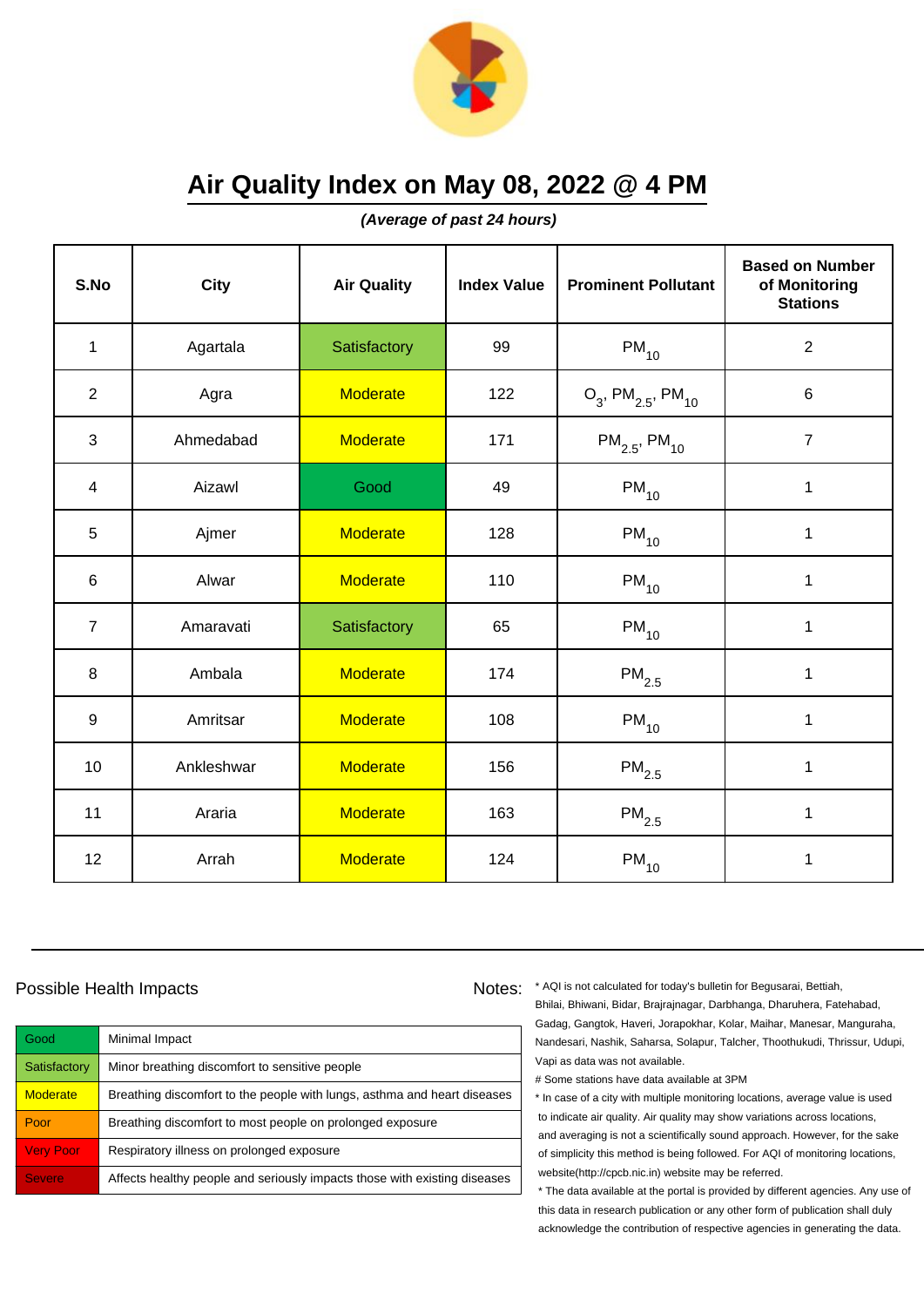

**(Average of past 24 hours)**

| S.No | <b>City</b>                 | <b>Air Quality</b> | <b>Index Value</b> | <b>Prominent Pollutant</b> | <b>Based on Number</b><br>of Monitoring<br><b>Stations</b> |
|------|-----------------------------|--------------------|--------------------|----------------------------|------------------------------------------------------------|
| 13   | Asansol                     | Satisfactory       | 81                 | $PM_{10}$                  | 1                                                          |
| 14   | Aurangabad (Bihar)          | <b>Moderate</b>    | 150                | $\mathsf{PM}_{10}$         | 1                                                          |
| 15   | Aurangabad<br>(Maharashtra) | <b>Moderate</b>    | 109                | $PM_{10}$                  | 1                                                          |
| 16   | Baddi                       | <b>Moderate</b>    | 137                | $PM_{10}$                  | 1                                                          |
| 17   | Bagalkot                    | Good               | 50                 | $\mathsf{PM}_{2.5}$        | $\mathbf{1}$                                               |
| 18   | Baghpat                     | <b>Moderate</b>    | 171                | $O_3$                      | $\mathbf{1}$                                               |
| 19   | Bahadurgarh                 | Poor               | 218                | $\mathsf{PM}_{2.5}$        | 1                                                          |
| 20   | Ballabgarh                  | <b>Moderate</b>    | 122                | $PM_{10}$                  | 1                                                          |
| 21   | <b>Bathinda</b>             | Satisfactory       | 81                 | $PM_{10}$                  | 1                                                          |
| 22   | Bengaluru                   | Satisfactory       | 79                 | $PM_{10}$ , CO             | 9                                                          |
| 23   | Bhagalpur                   | <b>Moderate</b>    | 134                | $\mathsf{PM}_{10}$         | $\overline{2}$                                             |
| 24   | <b>Bhiwadi</b>              | <b>Very Poor</b>   | 310                | $\mathsf{PM}_{2.5}$        | 1                                                          |

## Possible Health Impacts

| Good             | Minimal Impact                                                            |
|------------------|---------------------------------------------------------------------------|
| Satisfactory     | Minor breathing discomfort to sensitive people                            |
| <b>Moderate</b>  | Breathing discomfort to the people with lungs, asthma and heart diseases  |
| Poor             | Breathing discomfort to most people on prolonged exposure                 |
| <b>Very Poor</b> | Respiratory illness on prolonged exposure                                 |
| <b>Severe</b>    | Affects healthy people and seriously impacts those with existing diseases |

Notes: \* AQI is not calculated for today's bulletin for Begusarai, Bettiah, Bhilai, Bhiwani, Bidar, Brajrajnagar, Darbhanga, Dharuhera, Fatehabad, Gadag, Gangtok, Haveri, Jorapokhar, Kolar, Maihar, Manesar, Manguraha, Nandesari, Nashik, Saharsa, Solapur, Talcher, Thoothukudi, Thrissur, Udupi, Vapi as data was not available.

# Some stations have data available at 3PM

\* In case of a city with multiple monitoring locations, average value is used to indicate air quality. Air quality may show variations across locations, and averaging is not a scientifically sound approach. However, for the sake of simplicity this method is being followed. For AQI of monitoring locations, website(http://cpcb.nic.in) website may be referred.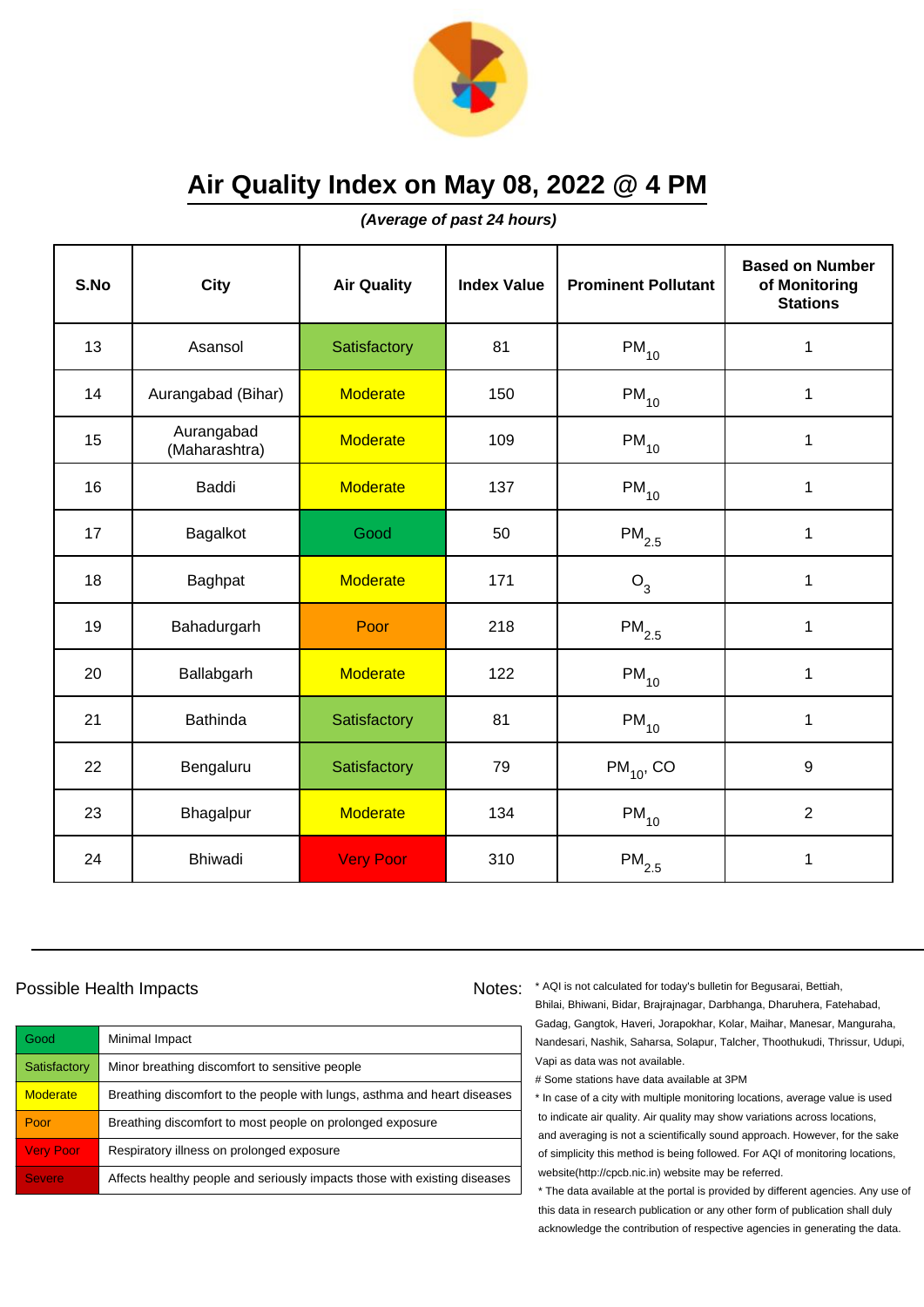

**(Average of past 24 hours)**

| S.No | <b>City</b>         | <b>Air Quality</b> | <b>Index Value</b> | <b>Prominent Pollutant</b>    | <b>Based on Number</b><br>of Monitoring<br><b>Stations</b> |
|------|---------------------|--------------------|--------------------|-------------------------------|------------------------------------------------------------|
| 25   | <b>Bhopal</b>       | Poor               | 209                | $PM_{10}$                     | 1                                                          |
| 26   | <b>Bihar Sharif</b> | <b>Moderate</b>    | 175                | $\mathsf{PM}_{10}$            | 1                                                          |
| 27   | Bilaspur            | Satisfactory       | 58                 | $\mathsf{PM}_{10}$            | 1                                                          |
| 28   | Bulandshahr         | <b>Moderate</b>    | 191                | O <sub>3</sub>                | 1                                                          |
| 29   | <b>Buxar</b>        | <b>Moderate</b>    | 189                | $PM_{2.5}$                    | $\mathbf 1$                                                |
| 30   | Chamarajanagar      | Good               | 42                 | $\mathsf{PM}_{10}$            | 1                                                          |
| 31   | Chandigarh          | <b>Moderate</b>    | 198                | $O_3$ , PM <sub>10</sub>      | 3                                                          |
| 32   | Chandrapur          | <b>Moderate</b>    | 148                | $PM_{10}$                     | $\overline{2}$                                             |
| 33   | Charkhi Dadri       | Poor               | 244                | $PM_{2.5}$                    | $\mathbf 1$                                                |
| 34   | Chennai             | Satisfactory       | 78                 | $PM_{2.5}$ , PM <sub>10</sub> | 6                                                          |
| 35   | Chhapra             | <b>Moderate</b>    | 125                | $PM_{10}$                     | 1                                                          |
| 36   | Chikkaballapur      | Satisfactory       | 86                 | $\mathsf{PM}_{10}$            | 1                                                          |

### Possible Health Impacts

| Good             | Minimal Impact                                                            |
|------------------|---------------------------------------------------------------------------|
| Satisfactory     | Minor breathing discomfort to sensitive people                            |
| <b>Moderate</b>  | Breathing discomfort to the people with lungs, asthma and heart diseases  |
| Poor             | Breathing discomfort to most people on prolonged exposure                 |
| <b>Very Poor</b> | Respiratory illness on prolonged exposure                                 |
| <b>Severe</b>    | Affects healthy people and seriously impacts those with existing diseases |

Notes: \* AQI is not calculated for today's bulletin for Begusarai, Bettiah, Bhilai, Bhiwani, Bidar, Brajrajnagar, Darbhanga, Dharuhera, Fatehabad, Gadag, Gangtok, Haveri, Jorapokhar, Kolar, Maihar, Manesar, Manguraha, Nandesari, Nashik, Saharsa, Solapur, Talcher, Thoothukudi, Thrissur, Udupi, Vapi as data was not available.

# Some stations have data available at 3PM

\* In case of a city with multiple monitoring locations, average value is used to indicate air quality. Air quality may show variations across locations, and averaging is not a scientifically sound approach. However, for the sake of simplicity this method is being followed. For AQI of monitoring locations, website(http://cpcb.nic.in) website may be referred.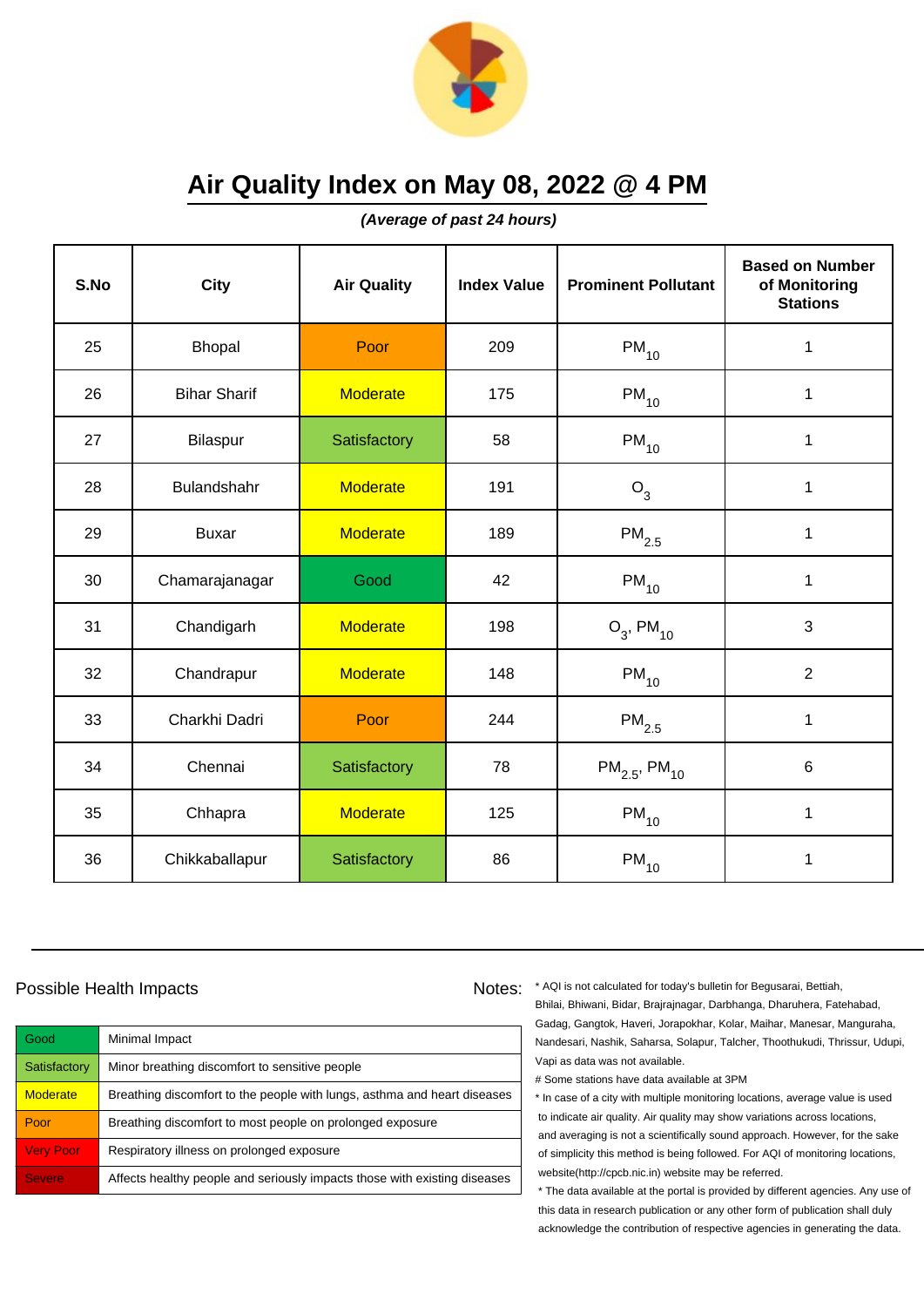

**(Average of past 24 hours)**

| S.No | City           | <b>Air Quality</b> | <b>Index Value</b> | <b>Prominent Pollutant</b>                     | <b>Based on Number</b><br>of Monitoring<br><b>Stations</b> |
|------|----------------|--------------------|--------------------|------------------------------------------------|------------------------------------------------------------|
| 37   | Chikkamagaluru | Satisfactory       | 70                 | $PM_{10}$                                      | $\mathbf 1$                                                |
| 38   | Coimbatore     | Satisfactory       | 58                 | $PM_{10}$                                      | 1                                                          |
| 39   | Damoh          | Good               | 36                 | $\mathsf{PM}_{2.5}$                            | 1                                                          |
| 40   | Davanagere     | <b>Moderate</b>    | 116                | $PM_{10}$                                      | $\mathbf{1}$                                               |
| 41   | Dehradun       | Satisfactory       | 76                 | $PM_{10}$                                      | $\mathbf{1}$                                               |
| 42   | Delhi          | Poor               | 205                | $PM_{2.5}$ , O <sub>3</sub> , PM <sub>10</sub> | 34                                                         |
| 43   | Dewas          | <b>Moderate</b>    | 175                | $\mathsf{PM}_{2.5}$                            | $\mathbf{1}$                                               |
| 44   | Durgapur       | <b>Moderate</b>    | 140                | $PM_{10}$                                      | $\mathbf{1}$                                               |
| 45   | Eloor          | Satisfactory       | 62                 | $PM_{10}$                                      | $\mathbf{1}$                                               |
| 46   | Ernakulam      | Satisfactory       | 54                 | NO <sub>2</sub>                                | $\mathbf 1$                                                |
| 47   | Faridabad      | Poor               | 257                | $PM_{2.5}$ , PM <sub>10</sub>                  | $\overline{2}$                                             |
| 48   | Firozabad      | <b>Moderate</b>    | 150                | $O_3$ , PM <sub>10</sub>                       | $\overline{2}$                                             |

## Possible Health Impacts

| Good             | Minimal Impact                                                            |
|------------------|---------------------------------------------------------------------------|
| Satisfactory     | Minor breathing discomfort to sensitive people                            |
| <b>Moderate</b>  | Breathing discomfort to the people with lungs, asthma and heart diseases  |
| Poor             | Breathing discomfort to most people on prolonged exposure                 |
| <b>Very Poor</b> | Respiratory illness on prolonged exposure                                 |
| <b>Severe</b>    | Affects healthy people and seriously impacts those with existing diseases |

Notes: \* AQI is not calculated for today's bulletin for Begusarai, Bettiah, Bhilai, Bhiwani, Bidar, Brajrajnagar, Darbhanga, Dharuhera, Fatehabad, Gadag, Gangtok, Haveri, Jorapokhar, Kolar, Maihar, Manesar, Manguraha, Nandesari, Nashik, Saharsa, Solapur, Talcher, Thoothukudi, Thrissur, Udupi, Vapi as data was not available.

# Some stations have data available at 3PM

\* In case of a city with multiple monitoring locations, average value is used to indicate air quality. Air quality may show variations across locations, and averaging is not a scientifically sound approach. However, for the sake of simplicity this method is being followed. For AQI of monitoring locations, website(http://cpcb.nic.in) website may be referred.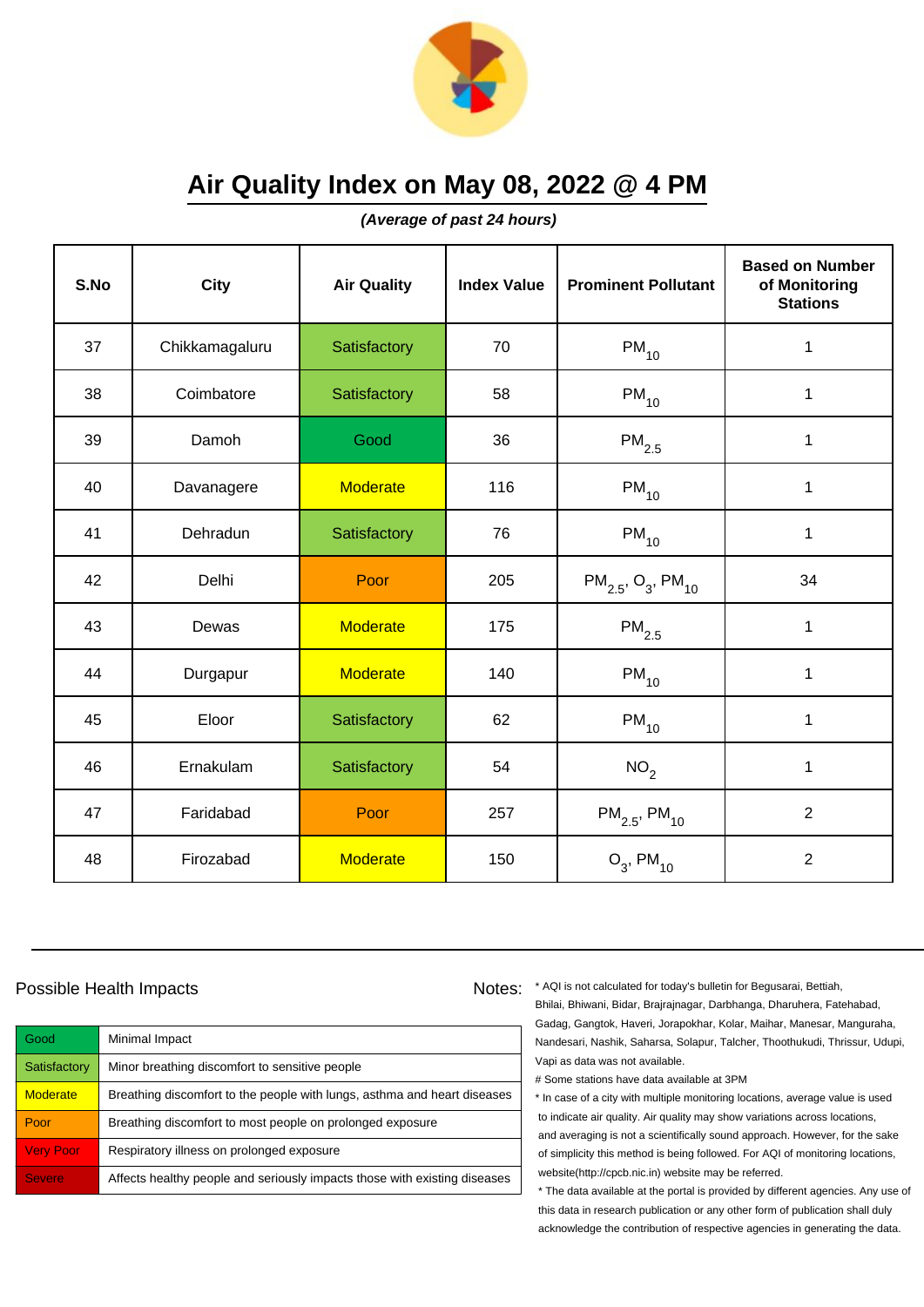

**(Average of past 24 hours)**

| S.No | <b>City</b>          | <b>Air Quality</b> | <b>Index Value</b> | <b>Prominent Pollutant</b>                   | <b>Based on Number</b><br>of Monitoring<br><b>Stations</b> |
|------|----------------------|--------------------|--------------------|----------------------------------------------|------------------------------------------------------------|
| 49   | Gandhinagar          | <b>Moderate</b>    | 200                | $PM_{2.5}$ , PM <sub>10</sub>                | 3                                                          |
| 50   | Gaya                 | <b>Moderate</b>    | 127                | $O_3$ , PM <sub>2.5</sub> , PM <sub>10</sub> | 3                                                          |
| 51   | Ghaziabad            | Poor               | 223                | $O_3$ , PM <sub>2.5</sub> , PM <sub>10</sub> | 4                                                          |
| 52   | Gorakhpur            | Good               | 39                 | SO <sub>2</sub>                              | 1                                                          |
| 53   | <b>Greater Noida</b> | Poor               | 232                | $O_3$ , PM <sub>10</sub>                     | $\overline{2}$                                             |
| 54   | Gummidipoondi        | Good               | 43                 | $PM_{10}$                                    | 1                                                          |
| 55   | Gurugram             | Poor               | 253                | $\mathsf{PM}_{2.5}$                          | 3                                                          |
| 56   | Guwahati             | Satisfactory       | 74                 | $PM_{10}$ , PM <sub>2.5</sub>                | $\overline{2}$                                             |
| 57   | Gwalior              | <b>Moderate</b>    | 173                | $\mathsf{PM}_{2.5}$                          | $\mathbf 1$                                                |
| 58   | Hajipur              | <b>Moderate</b>    | 101                | $\mathsf{PM}_{2.5}$                          | 1                                                          |
| 59   | Haldia               | Satisfactory       | 54                 | $PM_{10}$                                    | 1                                                          |
| 60   | Hapur                | <b>Moderate</b>    | 164                | $PM_{10}$                                    | 1                                                          |

### Possible Health Impacts

Good Minimal Impact Satisfactory | Minor breathing discomfort to sensitive people Moderate **Breathing discomfort to the people with lungs**, asthma and heart diseases Poor Breathing discomfort to most people on prolonged exposure Very Poor Respiratory illness on prolonged exposure Severe **Affects healthy people and seriously impacts those with existing diseases** 

Notes: \* AQI is not calculated for today's bulletin for Begusarai, Bettiah, Bhilai, Bhiwani, Bidar, Brajrajnagar, Darbhanga, Dharuhera, Fatehabad, Gadag, Gangtok, Haveri, Jorapokhar, Kolar, Maihar, Manesar, Manguraha, Nandesari, Nashik, Saharsa, Solapur, Talcher, Thoothukudi, Thrissur, Udupi, Vapi as data was not available.

# Some stations have data available at 3PM

\* In case of a city with multiple monitoring locations, average value is used to indicate air quality. Air quality may show variations across locations, and averaging is not a scientifically sound approach. However, for the sake of simplicity this method is being followed. For AQI of monitoring locations, website(http://cpcb.nic.in) website may be referred.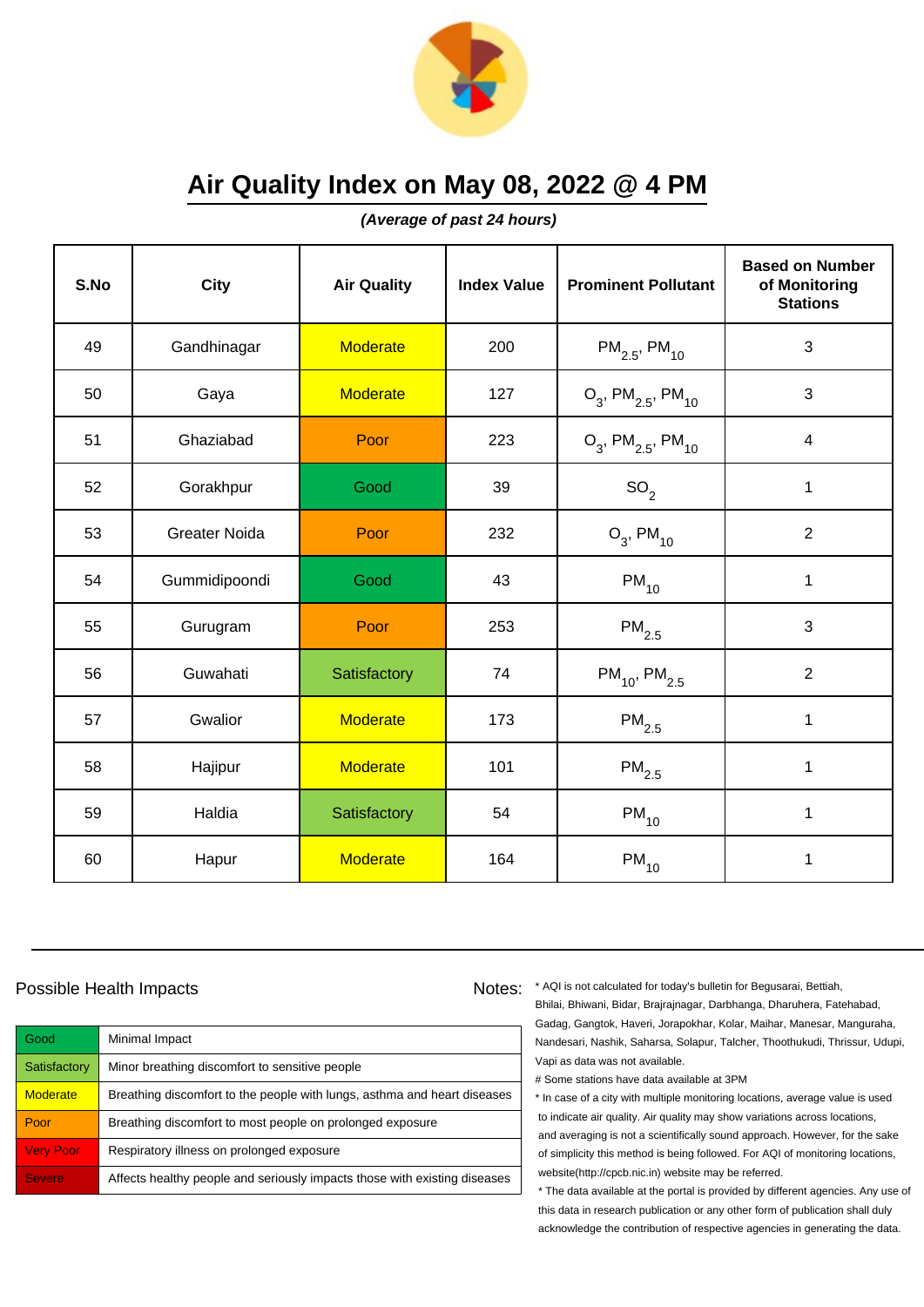

**(Average of past 24 hours)**

| S.No | City      | <b>Air Quality</b> | <b>Index Value</b> | <b>Prominent Pollutant</b>    | <b>Based on Number</b><br>of Monitoring<br><b>Stations</b> |
|------|-----------|--------------------|--------------------|-------------------------------|------------------------------------------------------------|
| 61   | Hassan    | <b>Moderate</b>    | 113                | $PM_{10}$                     | 1                                                          |
| 62   | Hisar     | Poor               | 252                | $\mathsf{PM}_{2.5}$           | $\mathbf{1}$                                               |
| 63   | Howrah    | Satisfactory       | 81                 | $PM_{10}$                     | $\mathbf{3}$                                               |
| 64   | Hubballi  | <b>Moderate</b>    | 130                | $PM_{10}$                     | $\mathbf 1$                                                |
| 65   | Hyderabad | <b>Moderate</b>    | 117                | $PM_{10}$ , PM <sub>2.5</sub> | 6                                                          |
| 66   | Imphal    | Satisfactory       | 77                 | SO <sub>2</sub>               | 1                                                          |
| 67   | Indore    | <b>Moderate</b>    | 180                | $PM_{10}$                     | $\mathbf 1$                                                |
| 68   | Jabalpur  | Poor               | 213                | $PM_{10}$                     | 1                                                          |
| 69   | Jaipur    | <b>Moderate</b>    | 176                | $PM_{10}$ , $PM_{2.5}$        | 3                                                          |
| 70   | Jalandhar | <b>Moderate</b>    | 183                | $PM_{10}$                     | 1                                                          |
| 71   | Jhansi    | <b>Moderate</b>    | 182                | $PM_{10}$                     | 1                                                          |
| 72   | Jind      | <b>Very Poor</b>   | 302                | $\mathsf{PM}_{2.5}$           | 1                                                          |

## Possible Health Impacts

| Good             | Minimal Impact                                                            |
|------------------|---------------------------------------------------------------------------|
| Satisfactory     | Minor breathing discomfort to sensitive people                            |
| <b>Moderate</b>  | Breathing discomfort to the people with lungs, asthma and heart diseases  |
| Poor             | Breathing discomfort to most people on prolonged exposure                 |
| <b>Very Poor</b> | Respiratory illness on prolonged exposure                                 |
| <b>Severe</b>    | Affects healthy people and seriously impacts those with existing diseases |

Notes: \* AQI is not calculated for today's bulletin for Begusarai, Bettiah, Bhilai, Bhiwani, Bidar, Brajrajnagar, Darbhanga, Dharuhera, Fatehabad, Gadag, Gangtok, Haveri, Jorapokhar, Kolar, Maihar, Manesar, Manguraha, Nandesari, Nashik, Saharsa, Solapur, Talcher, Thoothukudi, Thrissur, Udupi, Vapi as data was not available.

# Some stations have data available at 3PM

\* In case of a city with multiple monitoring locations, average value is used to indicate air quality. Air quality may show variations across locations, and averaging is not a scientifically sound approach. However, for the sake of simplicity this method is being followed. For AQI of monitoring locations, website(http://cpcb.nic.in) website may be referred.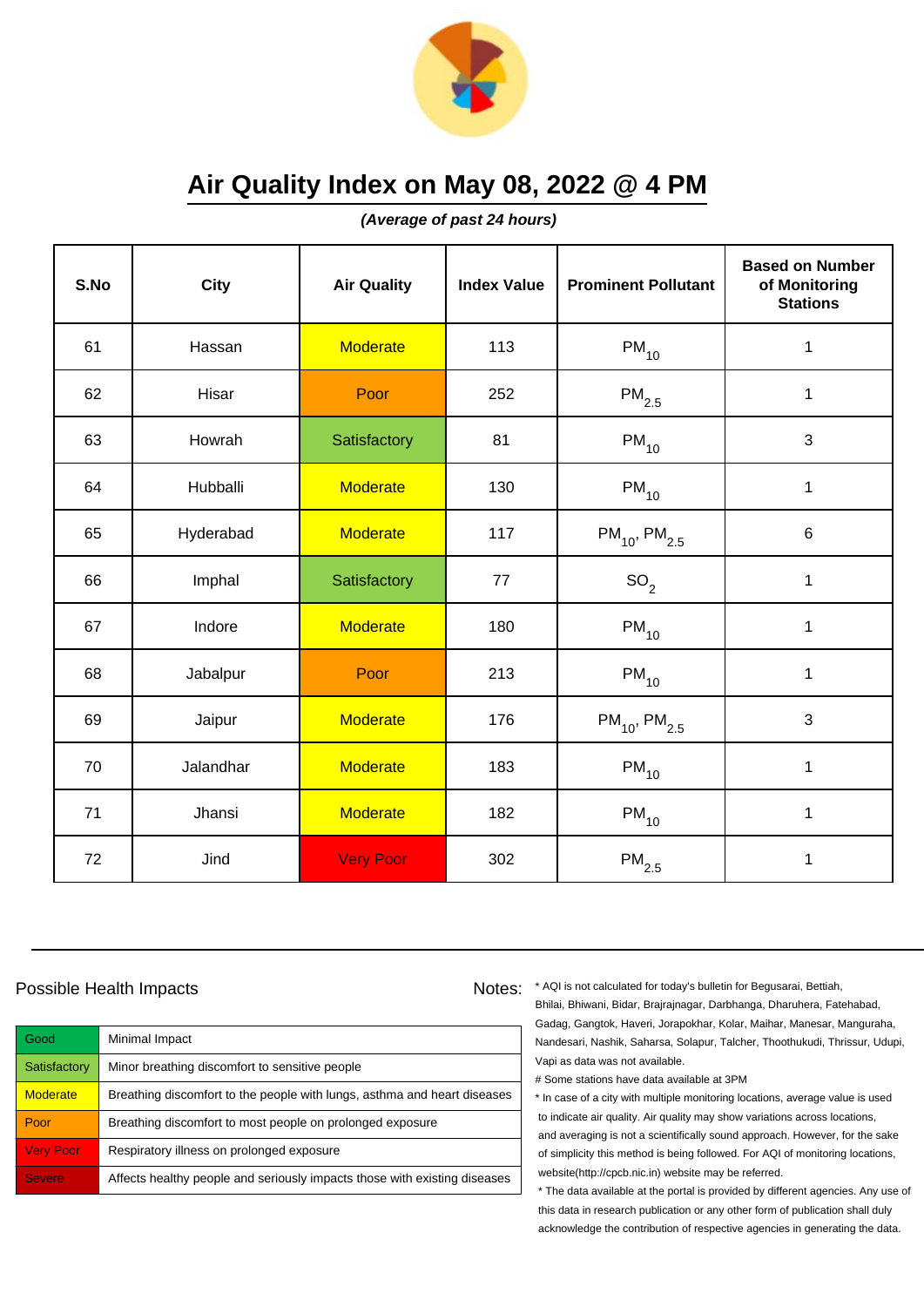

**(Average of past 24 hours)**

| S.No | <b>City</b> | <b>Air Quality</b> | <b>Index Value</b> | <b>Prominent Pollutant</b> | <b>Based on Number</b><br>of Monitoring<br><b>Stations</b> |
|------|-------------|--------------------|--------------------|----------------------------|------------------------------------------------------------|
| 73   | Jodhpur     | Poor               | 220                | $PM_{2.5}$                 | 1                                                          |
| 74   | Kaithal     | <b>Moderate</b>    | 196                | $\mathsf{PM}_{2.5}$        | 1                                                          |
| 75   | Kalaburgi   | <b>Moderate</b>    | 149                | $\mathsf{PM}_{10}$         | $\mathbf{1}$                                               |
| 76   | Kalyan      | <b>Moderate</b>    | 149                | $PM_{10}$                  | 1                                                          |
| 77   | Kannur      | <b>Moderate</b>    | 113                | $PM_{10}$                  | $\mathbf{1}$                                               |
| 78   | Kanpur      | <b>Moderate</b>    | 120                | $O_3$ , PM <sub>10</sub>   | 3                                                          |
| 79   | Karnal      | <b>Moderate</b>    | 111                | $PM_{10}$                  | 1                                                          |
| 80   | Katihar     | <b>Moderate</b>    | 152                | $PM_{10}$                  | 1                                                          |
| 81   | Katni       | <b>Moderate</b>    | 196                | $\mathsf{PM}_{10}$         | $\mathbf 1$                                                |
| 82   | Khanna      | <b>Moderate</b>    | 130                | $PM_{10}$                  | 1                                                          |
| 83   | Kishanganj  | <b>Moderate</b>    | 156                | $O_3$                      | 1                                                          |
| 84   | Kochi       | <b>Moderate</b>    | 132                | CO                         | $\mathbf{1}$                                               |

### Possible Health Impacts

Good Minimal Impact Satisfactory | Minor breathing discomfort to sensitive people Moderate **Breathing discomfort to the people with lungs**, asthma and heart diseases Poor Breathing discomfort to most people on prolonged exposure Very Poor Respiratory illness on prolonged exposure Severe **Affects healthy people and seriously impacts those with existing diseases** 

Notes: \* AQI is not calculated for today's bulletin for Begusarai, Bettiah, Bhilai, Bhiwani, Bidar, Brajrajnagar, Darbhanga, Dharuhera, Fatehabad, Gadag, Gangtok, Haveri, Jorapokhar, Kolar, Maihar, Manesar, Manguraha, Nandesari, Nashik, Saharsa, Solapur, Talcher, Thoothukudi, Thrissur, Udupi, Vapi as data was not available.

# Some stations have data available at 3PM

\* In case of a city with multiple monitoring locations, average value is used to indicate air quality. Air quality may show variations across locations, and averaging is not a scientifically sound approach. However, for the sake of simplicity this method is being followed. For AQI of monitoring locations, website(http://cpcb.nic.in) website may be referred.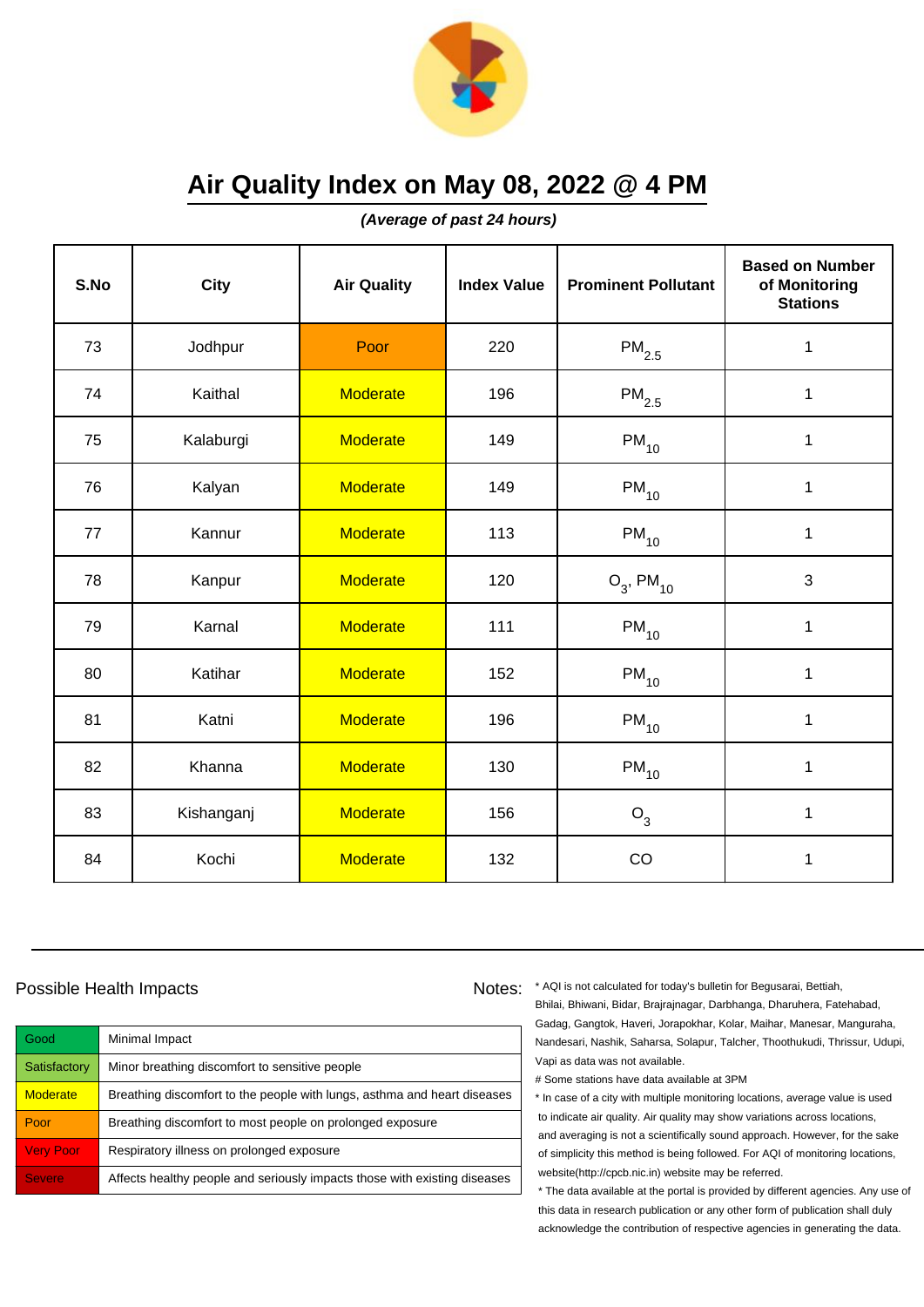

**(Average of past 24 hours)**

| S.No | City             | <b>Air Quality</b> | <b>Index Value</b> | <b>Prominent Pollutant</b>    | <b>Based on Number</b><br>of Monitoring<br><b>Stations</b> |
|------|------------------|--------------------|--------------------|-------------------------------|------------------------------------------------------------|
| 85   | Kohima           | Satisfactory       | 65                 | $PM_{10}$                     | 1                                                          |
| 86   | Kolkata          | Satisfactory       | 83                 | $PM_{10}$ , NO <sub>2</sub>   | 6                                                          |
| 87   | Kollam           | <b>Moderate</b>    | 118                | $PM_{10}$                     | $\mathbf 1$                                                |
| 88   | Koppal           | Satisfactory       | 60                 | $\mathsf{PM}_{10}$            | $\mathbf 1$                                                |
| 89   | Kota             | Poor               | 256                | $\mathsf{PM}_{2.5}$           | $\mathbf 1$                                                |
| 90   | Kozhikode        | Satisfactory       | 55                 | $\mathsf{PM}_{10}$            | 1                                                          |
| 91   | Kurukshetra      | Poor               | 229                | $O_3$                         | 1                                                          |
| 92   | Lucknow          | <b>Moderate</b>    | 115                | $PM_{2.5}$ , PM <sub>10</sub> | $6\phantom{1}$                                             |
| 93   | Ludhiana         | <b>Moderate</b>    | 194                | $PM_{10}$                     | $\mathbf 1$                                                |
| 94   | Madikeri         | Satisfactory       | 82                 | $PM_{10}$                     | 1                                                          |
| 95   | Mandi Gobindgarh | Poor               | 256                | $\mathsf{PM}_{2.5}$           | 1                                                          |
| 96   | Mandideep        | <b>Moderate</b>    | 120                | $PM_{10}$                     | 1                                                          |

## Possible Health Impacts

| Good             | Minimal Impact                                                            |
|------------------|---------------------------------------------------------------------------|
| Satisfactory     | Minor breathing discomfort to sensitive people                            |
| <b>Moderate</b>  | Breathing discomfort to the people with lungs, asthma and heart diseases  |
| Poor             | Breathing discomfort to most people on prolonged exposure                 |
| <b>Very Poor</b> | Respiratory illness on prolonged exposure                                 |
| <b>Severe</b>    | Affects healthy people and seriously impacts those with existing diseases |

Notes: \* AQI is not calculated for today's bulletin for Begusarai, Bettiah, Bhilai, Bhiwani, Bidar, Brajrajnagar, Darbhanga, Dharuhera, Fatehabad, Gadag, Gangtok, Haveri, Jorapokhar, Kolar, Maihar, Manesar, Manguraha, Nandesari, Nashik, Saharsa, Solapur, Talcher, Thoothukudi, Thrissur, Udupi, Vapi as data was not available.

# Some stations have data available at 3PM

\* In case of a city with multiple monitoring locations, average value is used to indicate air quality. Air quality may show variations across locations, and averaging is not a scientifically sound approach. However, for the sake of simplicity this method is being followed. For AQI of monitoring locations, website(http://cpcb.nic.in) website may be referred.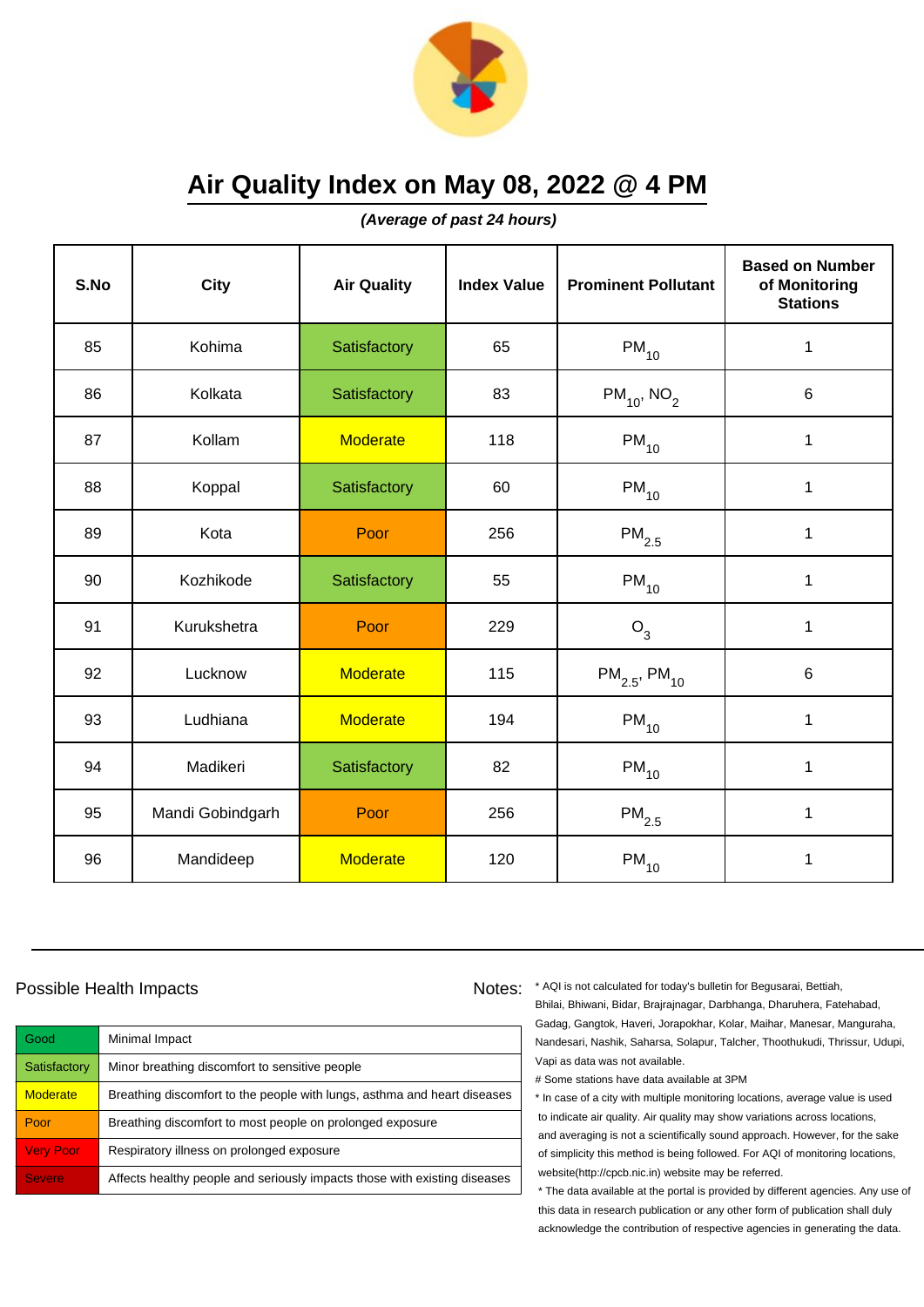

**(Average of past 24 hours)**

| S.No | <b>City</b>   | <b>Air Quality</b> | <b>Index Value</b> | <b>Prominent Pollutant</b>                     | <b>Based on Number</b><br>of Monitoring<br><b>Stations</b> |
|------|---------------|--------------------|--------------------|------------------------------------------------|------------------------------------------------------------|
| 97   | Mandikhera    | Satisfactory       | 98                 | $PM_{10}$                                      | 1                                                          |
| 98   | Manglore      | Satisfactory       | 91                 | NO <sub>2</sub>                                | 1                                                          |
| 99   | Meerut        | <b>Moderate</b>    | 136                | $PM_{10}$                                      | 3                                                          |
| 100  | Moradabad     | Satisfactory       | 77                 | $PM_{10}$ , CO                                 | $\overline{\mathbf{4}}$                                    |
| 101  | Motihari      | <b>Moderate</b>    | 118                | $O_3$                                          | $\mathbf 1$                                                |
| 102  | Mumbai        | <b>Moderate</b>    | 169                | $PM_{10}$ , PM <sub>2.5</sub> , O <sub>3</sub> | 17                                                         |
| 103  | Munger        | <b>Moderate</b>    | 180                | $\mathsf{PM}_{10}$                             | $\mathbf{1}$                                               |
| 104  | Muzaffarnagar | <b>Moderate</b>    | 162                | $PM_{10}$                                      | 1                                                          |
| 105  | Muzaffarpur   | <b>Moderate</b>    | 102                | $\mathsf{PM}_{2.5}$                            | $\overline{2}$                                             |
| 106  | Mysuru        | Good               | 50                 | $O_3$                                          | 1                                                          |
| 107  | Nagpur        | Poor               | 238                | $\mathsf{PM}_{2.5}$                            | $\mathbf{1}$                                               |
| 108  | Naharlagun    | Satisfactory       | 65                 | SO <sub>2</sub>                                | 1                                                          |

### Possible Health Impacts

| Good             | Minimal Impact                                                            |
|------------------|---------------------------------------------------------------------------|
| Satisfactory     | Minor breathing discomfort to sensitive people                            |
| <b>Moderate</b>  | Breathing discomfort to the people with lungs, asthma and heart diseases  |
| Poor             | Breathing discomfort to most people on prolonged exposure                 |
| <b>Very Poor</b> | Respiratory illness on prolonged exposure                                 |
| <b>Severe</b>    | Affects healthy people and seriously impacts those with existing diseases |

Notes: \* AQI is not calculated for today's bulletin for Begusarai, Bettiah, Bhilai, Bhiwani, Bidar, Brajrajnagar, Darbhanga, Dharuhera, Fatehabad, Gadag, Gangtok, Haveri, Jorapokhar, Kolar, Maihar, Manesar, Manguraha, Nandesari, Nashik, Saharsa, Solapur, Talcher, Thoothukudi, Thrissur, Udupi, Vapi as data was not available.

# Some stations have data available at 3PM

\* In case of a city with multiple monitoring locations, average value is used to indicate air quality. Air quality may show variations across locations, and averaging is not a scientifically sound approach. However, for the sake of simplicity this method is being followed. For AQI of monitoring locations, website(http://cpcb.nic.in) website may be referred.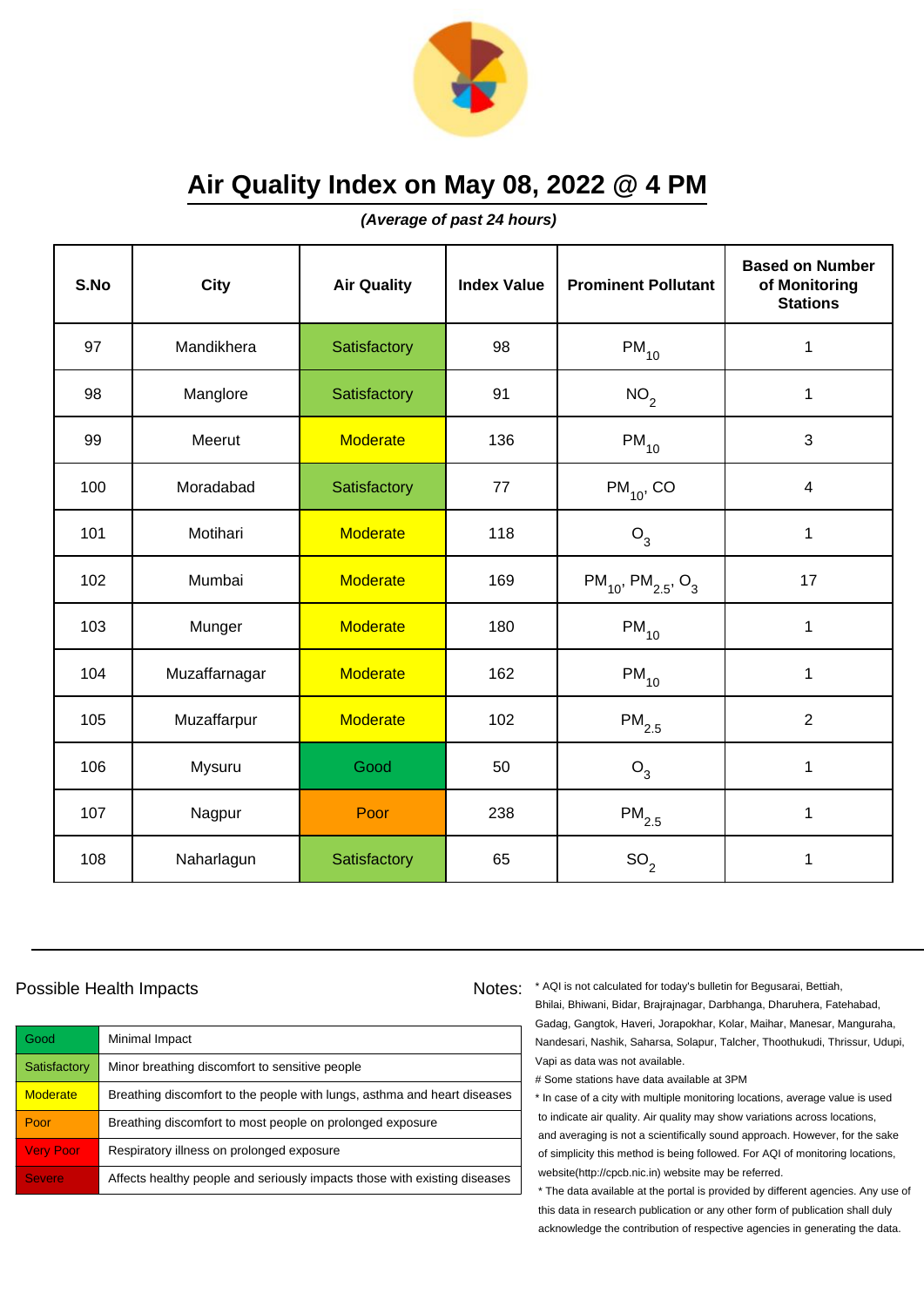

**(Average of past 24 hours)**

| S.No | City        | <b>Air Quality</b> | <b>Index Value</b> | <b>Prominent Pollutant</b>    | <b>Based on Number</b><br>of Monitoring<br><b>Stations</b> |
|------|-------------|--------------------|--------------------|-------------------------------|------------------------------------------------------------|
| 109  | Narnaul     | <b>Moderate</b>    | 172                | $\mathsf{PM}_{2.5}$           | 1                                                          |
| 110  | Navi Mumbai | <b>Moderate</b>    | 131                | $PM_{10}$ , PM <sub>2.5</sub> | 3                                                          |
| 111  | Noida       | Poor               | 216                | $O_3$ , PM <sub>10</sub>      | $\overline{\mathbf{4}}$                                    |
| 112  | Pali        | <b>Moderate</b>    | 167                | $\mathsf{PM}_{2.5}$           | 1                                                          |
| 113  | Palwal      | <b>Moderate</b>    | 143                | $PM_{10}$                     | $\mathbf{1}$                                               |
| 114  | Panchkula   | Satisfactory       | 97                 | $\mathsf{PM}_{2.5}$           | 1                                                          |
| 115  | Panipat     | Poor               | 239                | $PM_{10}$                     | 1                                                          |
| 116  | Patiala     | <b>Moderate</b>    | 175                | $O_3$                         | 1                                                          |
| 117  | Patna       | <b>Moderate</b>    | 137                | $PM_{10}$ , PM <sub>2.5</sub> | 5                                                          |
| 118  | Pithampur   | <b>Moderate</b>    | 133                | $PM_{10}$                     | 1                                                          |
| 119  | Prayagraj   | <b>Moderate</b>    | 105                | $PM_{10}$                     | 3                                                          |
| 120  | Puducherry  | Satisfactory       | 53                 | $\mathsf{PM}_{2.5}$           | 1                                                          |

## Possible Health Impacts

| Good             | Minimal Impact                                                            |
|------------------|---------------------------------------------------------------------------|
| Satisfactory     | Minor breathing discomfort to sensitive people                            |
| <b>Moderate</b>  | Breathing discomfort to the people with lungs, asthma and heart diseases  |
| Poor             | Breathing discomfort to most people on prolonged exposure                 |
| <b>Very Poor</b> | Respiratory illness on prolonged exposure                                 |
| <b>Severe</b>    | Affects healthy people and seriously impacts those with existing diseases |

Notes: \* AQI is not calculated for today's bulletin for Begusarai, Bettiah, Bhilai, Bhiwani, Bidar, Brajrajnagar, Darbhanga, Dharuhera, Fatehabad, Gadag, Gangtok, Haveri, Jorapokhar, Kolar, Maihar, Manesar, Manguraha, Nandesari, Nashik, Saharsa, Solapur, Talcher, Thoothukudi, Thrissur, Udupi, Vapi as data was not available.

# Some stations have data available at 3PM

\* In case of a city with multiple monitoring locations, average value is used to indicate air quality. Air quality may show variations across locations, and averaging is not a scientifically sound approach. However, for the sake of simplicity this method is being followed. For AQI of monitoring locations, website(http://cpcb.nic.in) website may be referred.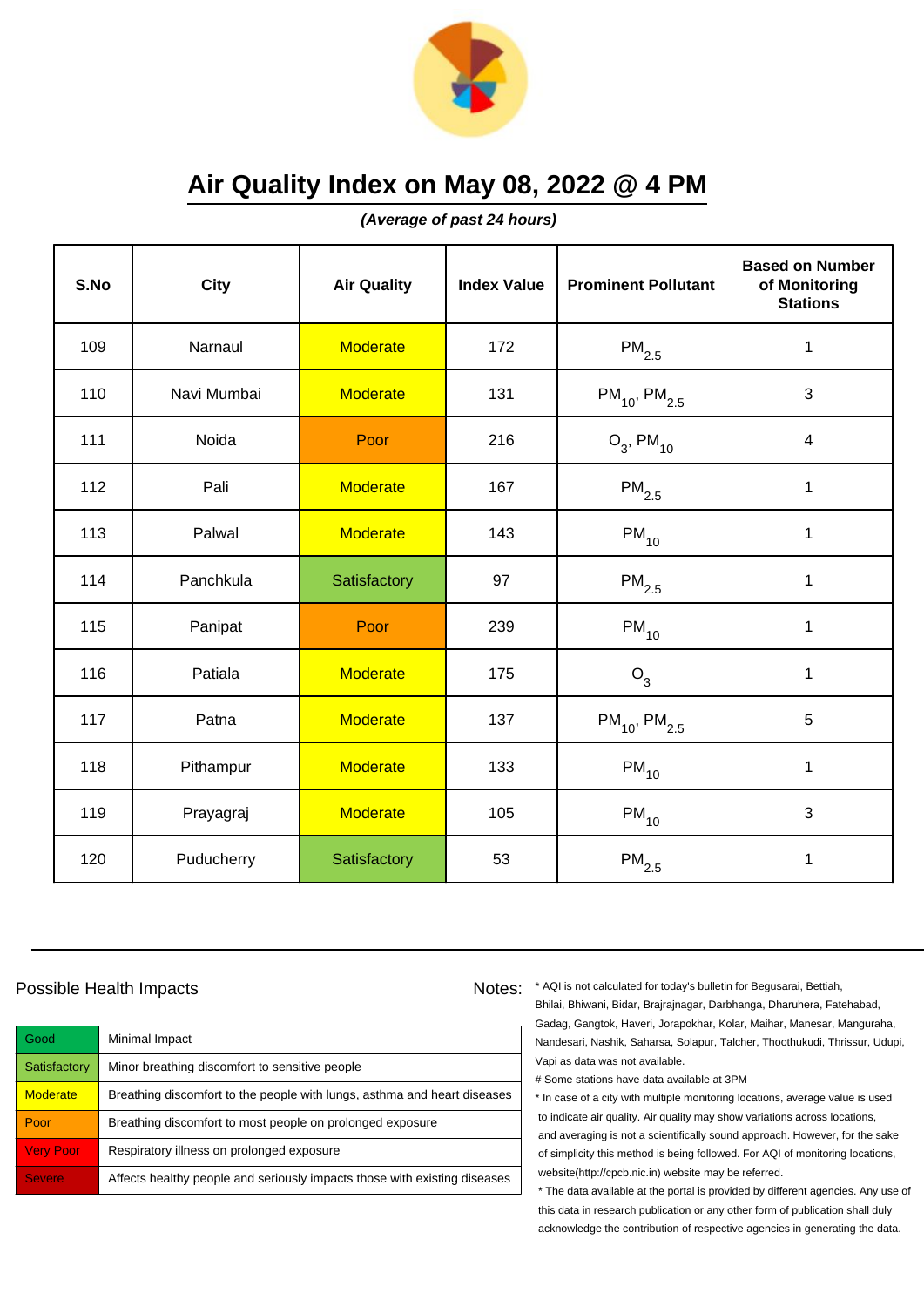

**(Average of past 24 hours)**

| S.No | <b>City</b>       | <b>Air Quality</b> | <b>Index Value</b> | <b>Prominent Pollutant</b> | <b>Based on Number</b><br>of Monitoring<br><b>Stations</b> |
|------|-------------------|--------------------|--------------------|----------------------------|------------------------------------------------------------|
| 121  | Pune              | Poor               | 210                | $\mathsf{PM}_{2.5}$        | 4                                                          |
| 122  | Purnia            | <b>Moderate</b>    | 159                | $PM_{2.5}$                 | $\mathbf 1$                                                |
| 123  | Raichur           | <b>Moderate</b>    | 141                | $\mathsf{PM}_{10}$         | 1                                                          |
| 124  | Rajamahendravaram | Satisfactory       | 56                 | $PM_{10}$                  | 1                                                          |
| 125  | Rajgir            | Satisfactory       | 82                 | $PM_{10}$                  | $\mathbf{1}$                                               |
| 126  | Ramanagara        | Satisfactory       | 63                 | $\mathsf{PM}_{10}$         | 1                                                          |
| 127  | Ratlam            | <b>Moderate</b>    | 182                | $\mathsf{PM}_{2.5}$        | $\mathbf 1$                                                |
| 128  | Rohtak            | Poor               | 241                | $PM_{2.5}$                 | $\mathbf 1$                                                |
| 129  | Rupnagar          | Satisfactory       | 77                 | $PM_{10}$                  | $\mathbf 1$                                                |
| 130  | Sagar             | <b>Moderate</b>    | 194                | $\mathsf{PM}_{2.5}$        | 1                                                          |
| 131  | Samastipur        | Poor               | 253                | $PM_{10}$                  | 1                                                          |
| 132  | Sasaram           | <b>Moderate</b>    | 180                | $O_3$                      | 1                                                          |

## Possible Health Impacts

| Good             | Minimal Impact                                                            |
|------------------|---------------------------------------------------------------------------|
| Satisfactory     | Minor breathing discomfort to sensitive people                            |
| <b>Moderate</b>  | Breathing discomfort to the people with lungs, asthma and heart diseases  |
| Poor             | Breathing discomfort to most people on prolonged exposure                 |
| <b>Very Poor</b> | Respiratory illness on prolonged exposure                                 |
| <b>Severe</b>    | Affects healthy people and seriously impacts those with existing diseases |

Notes: \* AQI is not calculated for today's bulletin for Begusarai, Bettiah, Bhilai, Bhiwani, Bidar, Brajrajnagar, Darbhanga, Dharuhera, Fatehabad, Gadag, Gangtok, Haveri, Jorapokhar, Kolar, Maihar, Manesar, Manguraha, Nandesari, Nashik, Saharsa, Solapur, Talcher, Thoothukudi, Thrissur, Udupi, Vapi as data was not available.

# Some stations have data available at 3PM

\* In case of a city with multiple monitoring locations, average value is used to indicate air quality. Air quality may show variations across locations, and averaging is not a scientifically sound approach. However, for the sake of simplicity this method is being followed. For AQI of monitoring locations, website(http://cpcb.nic.in) website may be referred.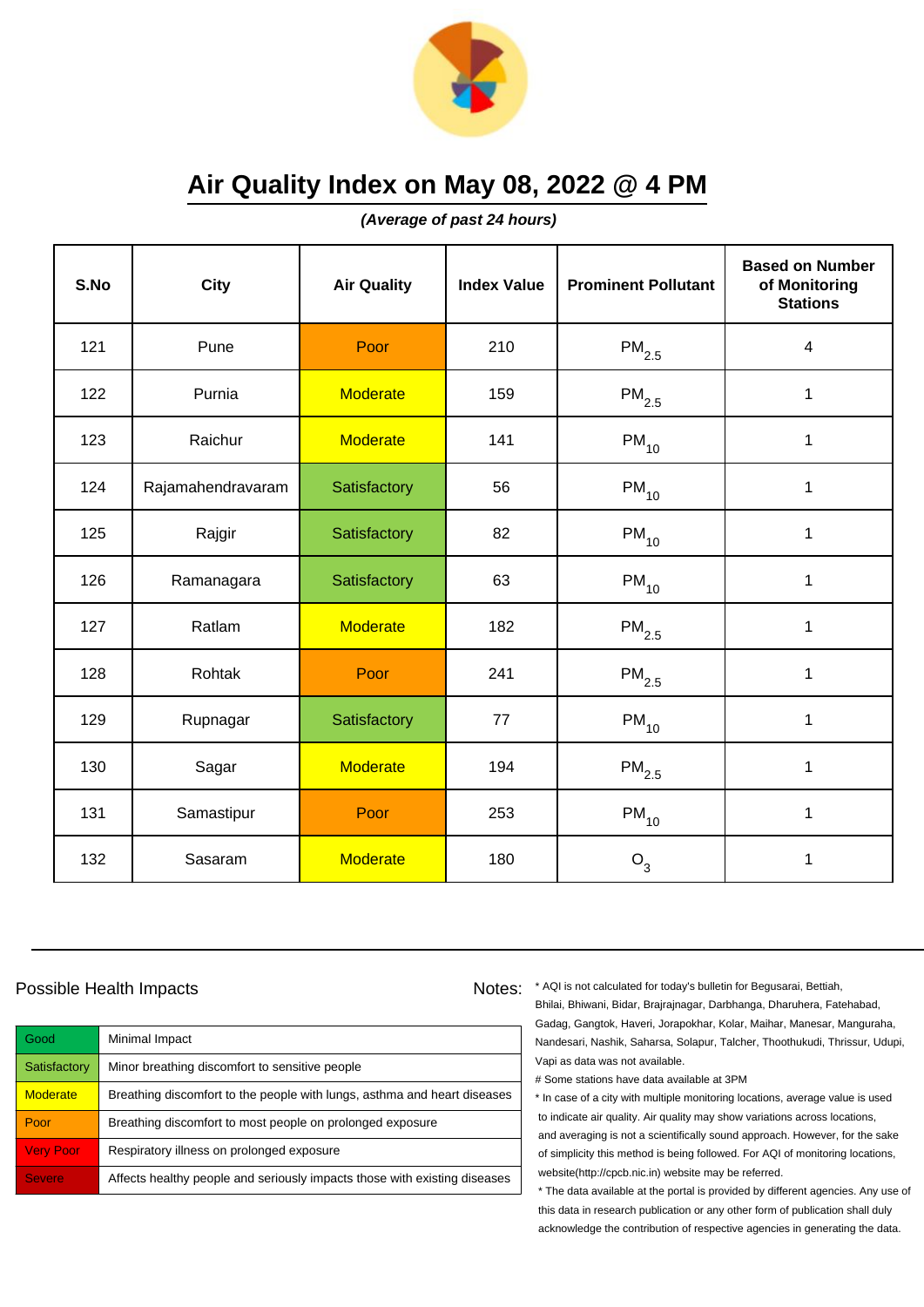

**(Average of past 24 hours)**

| S.No | <b>City</b>        | <b>Air Quality</b> | <b>Index Value</b> | <b>Prominent Pollutant</b> | <b>Based on Number</b><br>of Monitoring<br><b>Stations</b> |
|------|--------------------|--------------------|--------------------|----------------------------|------------------------------------------------------------|
| 133  | Satna              | Satisfactory       | 64                 | $PM_{10}$                  | 1                                                          |
| 134  | Shillong           | Good               | 34                 | $PM_{10}$                  | 1                                                          |
| 135  | Shivamogga         | Satisfactory       | 63                 | $\mathsf{PM}_{10}$         | $\mathbf 1$                                                |
| 136  | Siliguri           | Satisfactory       | 58                 | NO <sub>2</sub>            | $\mathbf 1$                                                |
| 137  | Singrauli          | Poor               | 292                | $PM_{10}$                  | $\mathbf 1$                                                |
| 138  | <b>Sirsa</b>       | Poor               | 201                | $O_3$                      | 1                                                          |
| 139  | Siwan              | <b>Moderate</b>    | 129                | $\mathsf{PM}_{2.5}$        | 1                                                          |
| 140  | Sonipat            | Poor               | 219                | $PM_{10}$                  | 1                                                          |
| 141  | Srinagar           | Satisfactory       | 58                 | $\mathsf{PM}_{10}$         | $\mathbf 1$                                                |
| 142  | Thane              | <b>Moderate</b>    | 173                | $\mathsf{PM}_{10}$         | 1                                                          |
| 143  | Thiruvananthapuram | Good               | 49                 | $PM_{10}$                  | 1                                                          |
| 144  | Tirupati           | <b>Moderate</b>    | 102                | $\mathsf{PM}_{2.5}$        | 1                                                          |

## Possible Health Impacts

| Good             | Minimal Impact                                                            |
|------------------|---------------------------------------------------------------------------|
| Satisfactory     | Minor breathing discomfort to sensitive people                            |
| <b>Moderate</b>  | Breathing discomfort to the people with lungs, asthma and heart diseases  |
| Poor             | Breathing discomfort to most people on prolonged exposure                 |
| <b>Very Poor</b> | Respiratory illness on prolonged exposure                                 |
| <b>Severe</b>    | Affects healthy people and seriously impacts those with existing diseases |

Notes: \* AQI is not calculated for today's bulletin for Begusarai, Bettiah, Bhilai, Bhiwani, Bidar, Brajrajnagar, Darbhanga, Dharuhera, Fatehabad, Gadag, Gangtok, Haveri, Jorapokhar, Kolar, Maihar, Manesar, Manguraha, Nandesari, Nashik, Saharsa, Solapur, Talcher, Thoothukudi, Thrissur, Udupi, Vapi as data was not available.

# Some stations have data available at 3PM

\* In case of a city with multiple monitoring locations, average value is used to indicate air quality. Air quality may show variations across locations, and averaging is not a scientifically sound approach. However, for the sake of simplicity this method is being followed. For AQI of monitoring locations, website(http://cpcb.nic.in) website may be referred.